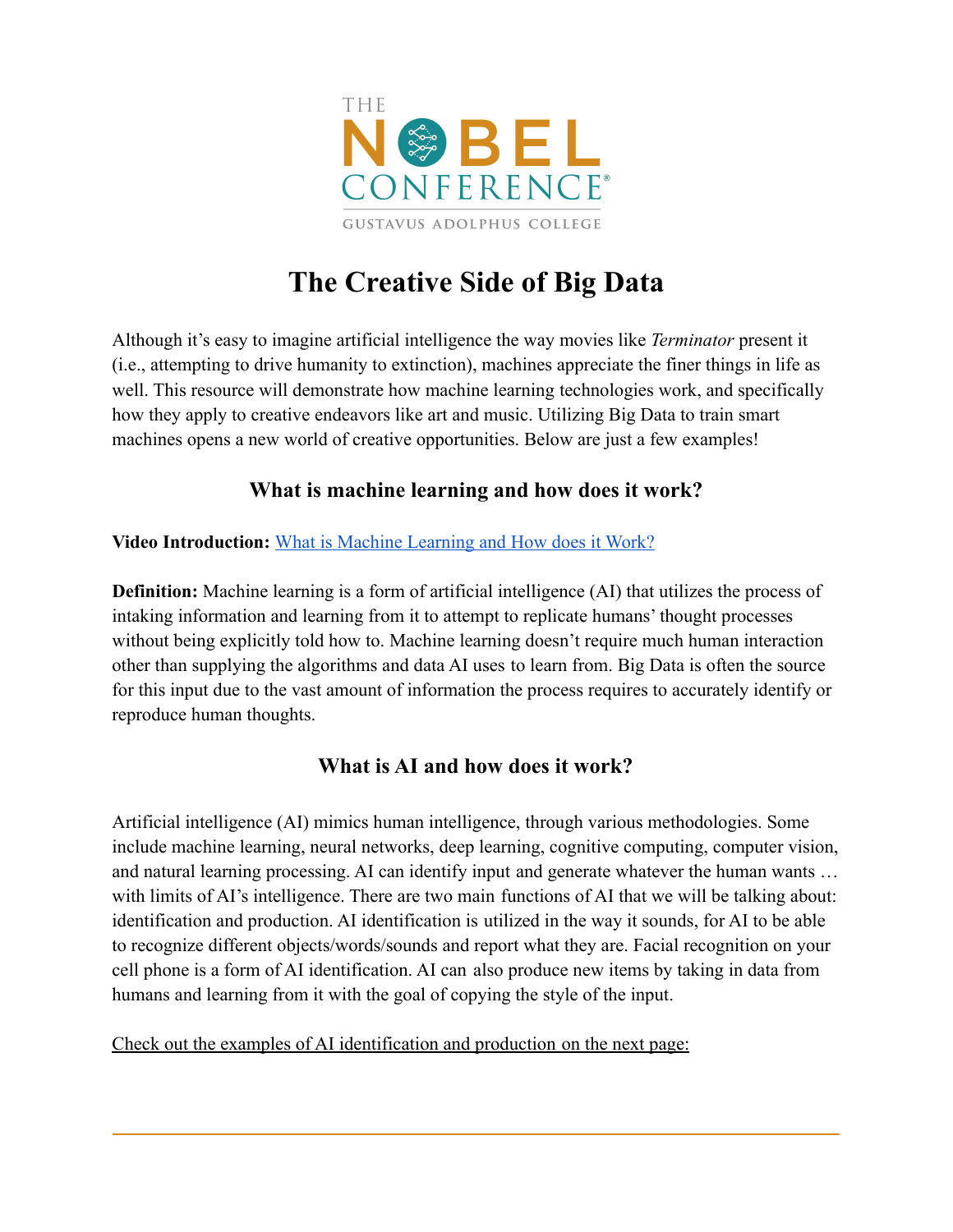

# **What is Quick, Draw! and how does it work?**

*Identification*

#### **Video Introduction:** [Quick, Draw!](https://youtu.be/X8v1GWzZYJ4)

**Definition:** Quick, Draw! is a game built with machine learning, which you just learned about. After being given a prompt of an object to draw, you begin your doodle on the screen. Meanwhile, a neural network, which is an AI methodology that uses machine learning techniques, tries to identify what you're drawing. It matches lines you draw, and the order in which you draw them, to determine which of its known drawn images your doodle most closely resembles. Of course, it doesn't always work. But the more you play with it, the more it will learn. This is because Quick, Draw! is an open source program, meaning the data is freely given and freely available. Specifically, this program keeps every drawing that is created in order to optimize its ever-evolving "definitions" of each object drawing. This identification-based AI utilizes big data, which is necessary to increase its accuracy of prediction.

-- [Image of 111,610 bird drawings](https://quickdraw.withgoogle.com/data/bird) ---

### **Other AI Applications**

*Production*

You were just introduced to the application of identification-based AI through Quick, Draw!. This neural network used big data and machine learning to identify objects based on previous data. There are other strategies of AI such as production AI. This AI tries to generate things from drawings to sentences by learning "rules" or trends from data it receives. In effect, its goal is to recreate those things based on the rules it learned. Here are some applications to explore production AI.

- [Open AI Jukebox:](https://openai.com/blog/jukebox/) a neural net that generates music Learn more about OpenAI Jukebox: [Take on Me by AI](https://youtu.be/uSWTSML9hwY)
- [Artbreeder:](https://www.artbreeder.com/) Generative Adversarial Networks that allow for new forms of creativity and collaboration in visual art. Learn more about Artbreeder: [Introduction to Artbreeder](https://youtu.be/IlrMkHaCosw)
- [Google AI Experiments:](https://experiments.withgoogle.com/collection/ai) other experiments by Google that utilize AI